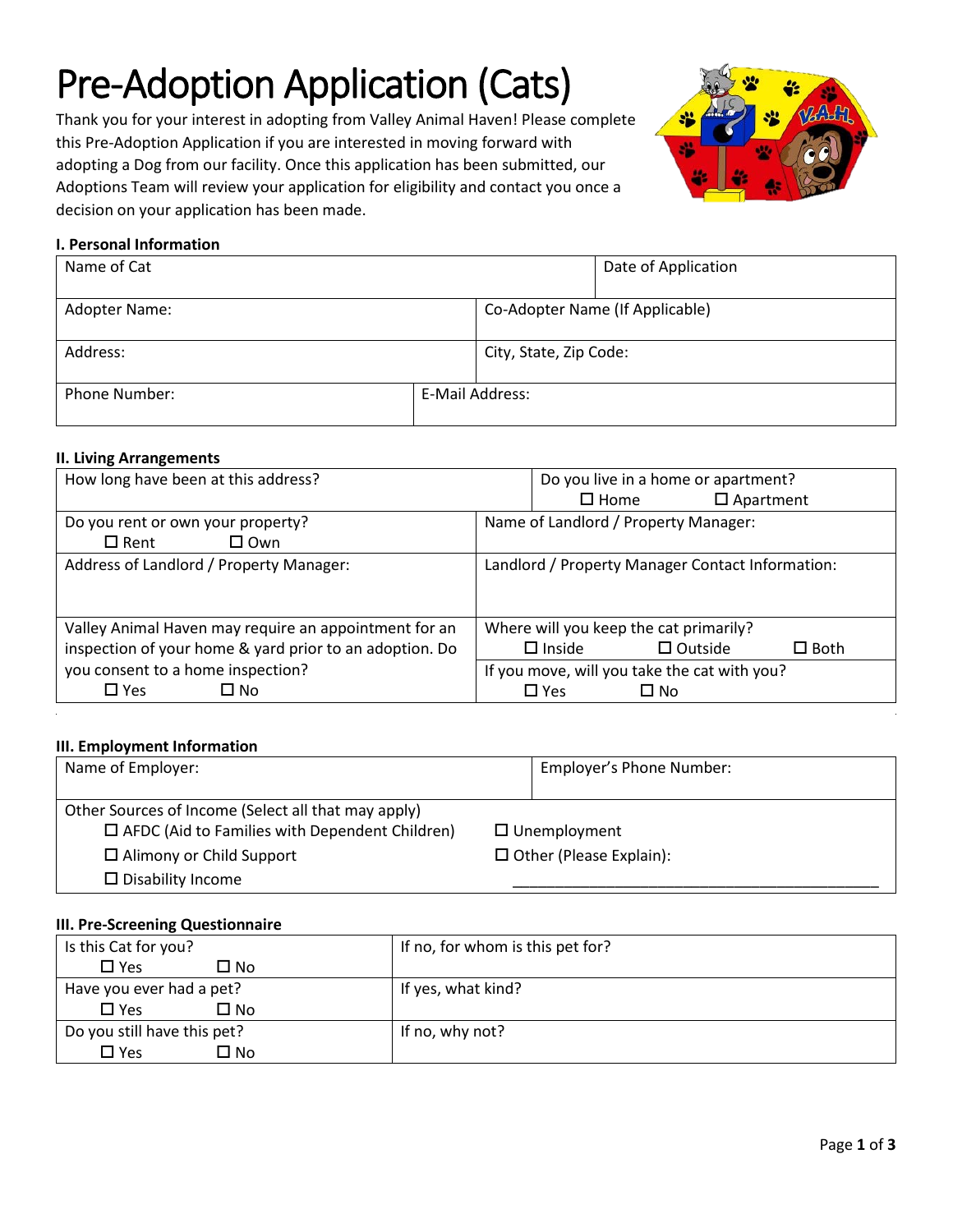| Do all members of your household agree to                    |                                                                | If not, who and why not?                           |  |  |
|--------------------------------------------------------------|----------------------------------------------------------------|----------------------------------------------------|--|--|
|                                                              |                                                                |                                                    |  |  |
| add a pet to your home? $\Box$ Yes<br>$\square$ No           |                                                                |                                                    |  |  |
|                                                              | Have you ever surrendered a pet to an<br>If yes, when and why? |                                                    |  |  |
| animal control agency, shelter or rescue?                    |                                                                |                                                    |  |  |
| $\Box$ No<br>$\Box$ Yes                                      |                                                                |                                                    |  |  |
| Are all pets in your household altered?                      | If no, why?                                                    |                                                    |  |  |
| (Spayed / Neutered) □ Yes<br>□ No                            |                                                                |                                                    |  |  |
| Do you have any known allergies to cats?                     | If yes, please explain:                                        |                                                    |  |  |
| $\Box$ No<br>$\Box$ Yes                                      |                                                                |                                                    |  |  |
| Do you suffer from asthma?<br>If yes, please explain         |                                                                |                                                    |  |  |
| $\Box$ Yes<br>$\square$ No                                   |                                                                |                                                    |  |  |
| Are you a frequent traveler?<br>If yes, how often?           |                                                                |                                                    |  |  |
| $\square$ No<br>$\Box$ Yes                                   |                                                                |                                                    |  |  |
| Do you have children?                                        |                                                                | If yes, what are their ages?                       |  |  |
| $\Box$ Yes<br>$\Box$ No                                      |                                                                |                                                    |  |  |
| Children may be scratched or bitten by a pet (especially a   |                                                                | Would normal wear and tear on household items be a |  |  |
| playful kitten). If you or a child does receive a scratch or |                                                                | reason to return this animal to the shelter?       |  |  |
| bite, will this be a reason to return the animal to VAH?     |                                                                |                                                    |  |  |
| $\square$ No<br>$\Box$ Yes                                   |                                                                | $\square$ Yes<br>$\square$ No                      |  |  |
| Do you plan to get this cat declawed in the future?          |                                                                |                                                    |  |  |
| $\Box$ Yes<br>$\Box$ No                                      |                                                                |                                                    |  |  |

# **IV. Lifelong Care for your Animal**

| <b>Current Veterinarian:</b>                                                                                           | Veterinarian Contact:      |  |
|------------------------------------------------------------------------------------------------------------------------|----------------------------|--|
|                                                                                                                        |                            |  |
| Are you financially able and willing to give the cat any medical care it may require?                                  | $\Box$ Yes<br>$\square$ No |  |
| The lifespan of an animal may be up to 15 years. Are you prepared to care for this cat for the duration of its natural |                            |  |
| life?<br>$\square$ No<br>$\square$ Yes                                                                                 |                            |  |
| Do you have someone who can care for this animal if you are unable to do so?                                           |                            |  |
| $\Box$ Yes<br>$\square$ No                                                                                             |                            |  |
| Name of Person:                                                                                                        | Address:                   |  |
|                                                                                                                        |                            |  |
| Contact Number:                                                                                                        |                            |  |
|                                                                                                                        |                            |  |

# **V. Identification Verification (Please attach a copy of your Driver's License or State Identification Card)**

| Driver's License or State ID Number: |                    | State of Issuance:           |               |
|--------------------------------------|--------------------|------------------------------|---------------|
| Date of Birth:                       |                    | <b>Expiration Date:</b>      |               |
| How did you hear about us?           |                    |                              |               |
| $\square$ VAH Website                |                    | $\Box$ Veterinarian's Office | $\Box$ Other: |
| $\square$ Facebook                   | $\Box$ PetFinder   |                              |               |
| $\Box$ Family or Friend              | $\Box$ Adopt-a-Pet |                              |               |

# **VII. Military Status**

| Are you or your partner currently serving in the Armed |            | What is your military status?     |  |                           |                 |                                |
|--------------------------------------------------------|------------|-----------------------------------|--|---------------------------|-----------------|--------------------------------|
| Forces?                                                | $\Box$ Yes | No L                              |  | $\Box$ Active Duty        | $\Box$ Reserves | $\Box$ National Guard          |
| What Branch of Service are currently serving in?       |            |                                   |  |                           |                 |                                |
| $\Box$ United States Army                              |            | $\Box$ United States Marine Corps |  | $\Box$ United States Navy |                 | $\Box$ United States Air Force |